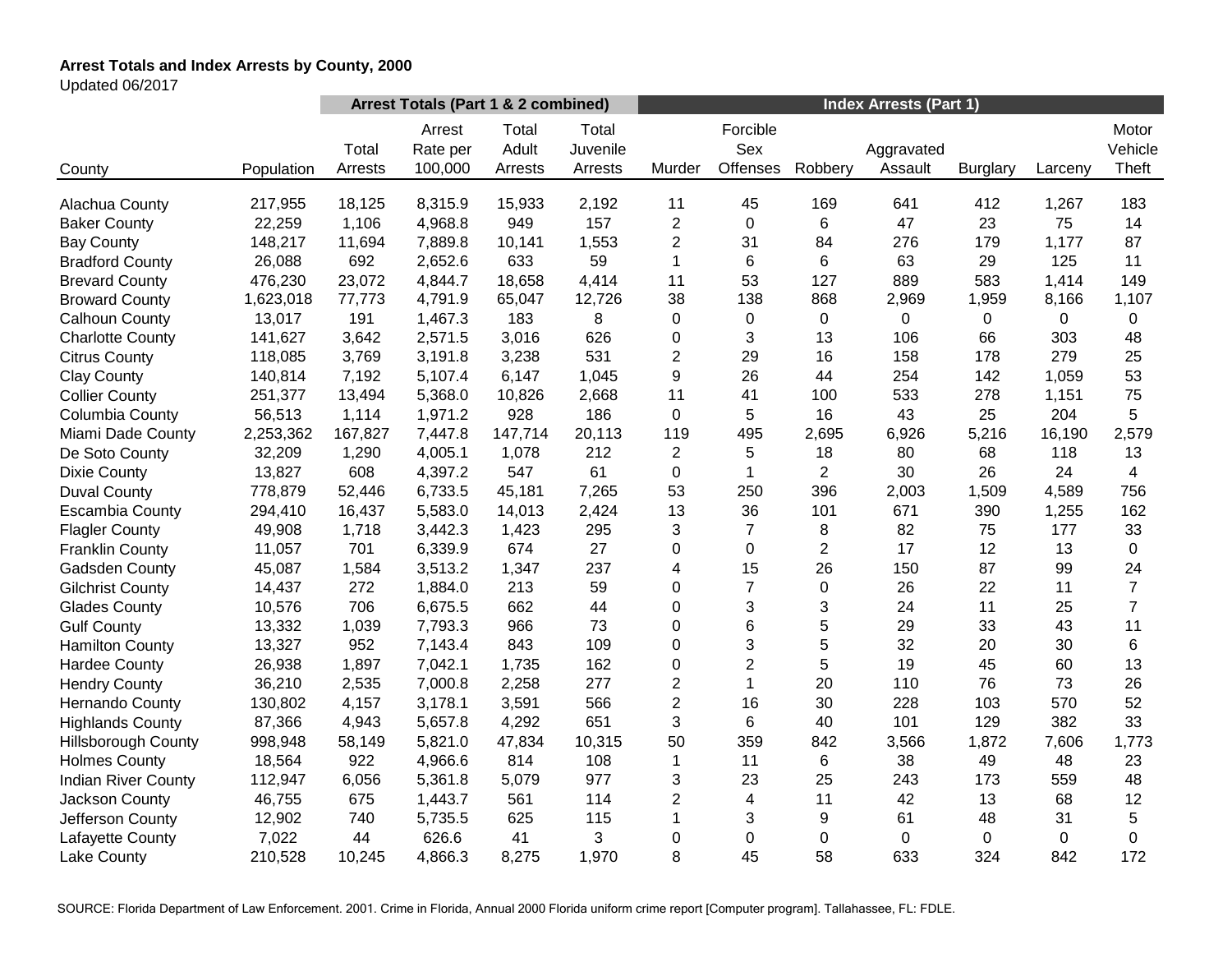# **Arrest Totals and Index Arrests by County, 2000**

Updated 06/2017

|                          |            | Arrest Totals (Part 1 & 2 combined) |                               |                           |                              | <b>Index Arrests (Part 1)</b> |                             |                |                       |                 |         |                           |
|--------------------------|------------|-------------------------------------|-------------------------------|---------------------------|------------------------------|-------------------------------|-----------------------------|----------------|-----------------------|-----------------|---------|---------------------------|
| County                   | Population | Total<br>Arrests                    | Arrest<br>Rate per<br>100,000 | Total<br>Adult<br>Arrests | Total<br>Juvenile<br>Arrests | Murder                        | Forcible<br>Sex<br>Offenses | Robbery        | Aggravated<br>Assault | <b>Burglary</b> | Larceny | Motor<br>Vehicle<br>Theft |
| Lee County               | 440,888    | 20,489                              | 4,647.2                       | 17,237                    | 3,252                        | 9                             | 50                          | 190            | 562                   | 678             | 2,091   | 293                       |
| Leon County              | 239,452    | 13,253                              | 5,534.7                       | 11,866                    | 1,387                        | 14                            | 53                          | 110            | 583                   | 370             | 1,556   | 166                       |
| Levy County              | 34,450     | 1,587                               | 4,606.7                       | 1,396                     | 191                          | 3                             | 5                           | 10             | 95                    | 63              | 154     | 21                        |
| <b>Liberty County</b>    | 7,021      | 428                                 | 6,096.0                       | 410                       | 18                           | 0                             | 1                           | $\pmb{0}$      | 18                    | 8               | 19      | 4                         |
| <b>Madison County</b>    | 18,733     | 983                                 | 5,247.4                       | 891                       | 92                           | $\mathbf{1}$                  | 6                           | 9              | 72                    | 32              | 113     | 8                         |
| <b>Manatee County</b>    | 269,014    | 12,799                              | 4,757.7                       | 11,138                    | 1,661                        | 32                            | 72                          | 154            | 728                   | 374             | 1,144   | 134                       |
| <b>Marion County</b>     | 258,916    | 17,818                              | 6,881.8                       | 14,789                    | 3,029                        | 18                            | 37                          | 111            | 791                   | 804             | 1,593   | 179                       |
| <b>Martin County</b>     | 126,731    | 8,300                               | 6,549.3                       | 6,805                     | 1,495                        | 9                             | 8                           | 59             | 230                   | 189             | 684     | 74                        |
| <b>Monroe County</b>     | 79,589     | 6,946                               | 8,727.3                       | 6,598                     | 348                          | 3                             | 8                           | 51             | 200                   | 124             | 348     | 48                        |
| Nassau County            | 57,663     | 1,938                               | 3,360.9                       | 1,663                     | 275                          | 4                             | 3                           | $\overline{7}$ | 375                   | 65              | 88      | 35                        |
| Okaloosa County          | 170,498    | 8,445                               | 4,953.1                       | 7,042                     | 1,403                        | 1                             | 15                          | 51             | 201                   | 159             | 952     | 96                        |
| <b>Okeechobee County</b> | 35,910     | 1,860                               | 5,179.6                       | 1,605                     | 255                          | 5                             | 5                           | 10             | 77                    | 43              | 164     | 19                        |
| <b>Orange County</b>     | 896,344    | 50,552                              | 5,639.8                       | 43,893                    | 6,659                        | 55                            | 124                         | 685            | 2,403                 | 1,830           | 6,066   | 1,011                     |
| Osceola County           | 172,493    | 12,704                              | 7,364.9                       | 11,509                    | 1,195                        | 4                             | 33                          | 72             | 353                   | 348             | 1,115   | 88                        |
| Palm Beach County        | 1,131,184  | 40,734                              | 3,601.0                       | 34,354                    | 6,380                        | 41                            | 103                         | 574            | 2,276                 | 1,322           | 4,983   | 501                       |
| Pasco County             | 344,765    | 14,909                              | 4,324.4                       | 13,132                    | 1,777                        | $\overline{7}$                | 36                          | 89             | 509                   | 497             | 876     | 152                       |
| <b>Pinellas County</b>   | 921,482    | 43,302                              | 4,699.2                       | 36,040                    | 7,262                        | 21                            | 128                         | 363            | 1,938                 | 1,352           | 4,475   | 578                       |
| Polk County              | 483,924    | 26,747                              | 5,527.1                       | 23,043                    | 3,704                        | 14                            | 86                          | 219            | 794                   | 799             | 2,572   | 299                       |
| <b>Putnam County</b>     | 70,423     | 4,071                               | 5,780.8                       | 3,583                     | 488                          | 12                            | 33                          | 26             | 513                   | 224             | 272     | 33                        |
| St. Johns County         | 123,135    | 3,698                               | 3,003.2                       | 3,193                     | 505                          | 5                             | $\overline{7}$              | 17             | 256                   | 118             | 416     | 41                        |
| St. Lucie County         | 192,695    | 11,623                              | 6,031.8                       | 10,229                    | 1,394                        | 20                            | 32                          | 123            | 1,415                 | 352             | 819     | 167                       |
| Santa Rosa County        | 117,743    | 7,382                               | 6,269.6                       | 6,230                     | 1,152                        | 1                             | 23                          | 13             | 176                   | 194             | 358     | 40                        |
| Sarasota County          | 320,945    | 15,777                              | 4,915.8                       | 14,492                    | 1,285                        | 13                            | 33                          | 104            | 1,206                 | 370             | 917     | 146                       |
| Seminole County          | 365,196    | 14,942                              | 4,091.5                       | 12,288                    | 2,654                        | 5                             | 30                          | 101            | 672                   | 449             | 1,584   | 183                       |
| <b>Sumter County</b>     | 53,345     | 1,380                               | 2,586.9                       | 1,210                     | 170                          | 5                             | 1                           | 4              | 96                    | 49              | 109     | $\overline{7}$            |
| <b>Suwannee County</b>   | 34,844     | 1,845                               | 5,295.0                       | 1,646                     | 199                          | 1                             | 4                           | 6              | 76                    | 55              | 127     | 21                        |
| <b>Taylor County</b>     | 19,256     | 878                                 | 4,559.6                       | 757                       | 121                          | 1                             | $\mathbf{1}$                | $\overline{7}$ | 48                    | 51              | 43      | $\boldsymbol{9}$          |
| <b>Union County</b>      | 13,442     | 381                                 | 2,834.4                       | 334                       | 47                           | 1                             | 1                           | 0              | 40                    | 19              | 16      | 5                         |
| <b>Volusia County</b>    | 443,267    | 35,031                              | 7,902.9                       | 31,482                    | 3,549                        | 23                            | 88                          | 230            | 1,120                 | 755             | 2,129   | 332                       |
| <b>Wakulla County</b>    | 22,863     | 1,251                               | 5,471.7                       | 966                       | 285                          | 0                             | 4                           | 4              | 53                    | 92              | 130     | 22                        |
| <b>Walton County</b>     | 40,601     | 2,248                               | 5,536.8                       | 1,951                     | 297                          | 0                             | 10                          | 0              | 142                   | 105             | 203     | 28                        |
| <b>Washington County</b> | 20,973     | 751                                 | 3,580.8                       | 640                       | 111                          | 0                             | $\mathbf 0$                 | 0              | 12                    | 22              | 62      | 10                        |
| Florida                  | 15,982,378 | 882,859                             | 5,524.0                       | 757,877                   | 124,982                      | 681                           | 2,715                       | 9,155          | 39,120                | 26,087          | 84,211  | 12,266                    |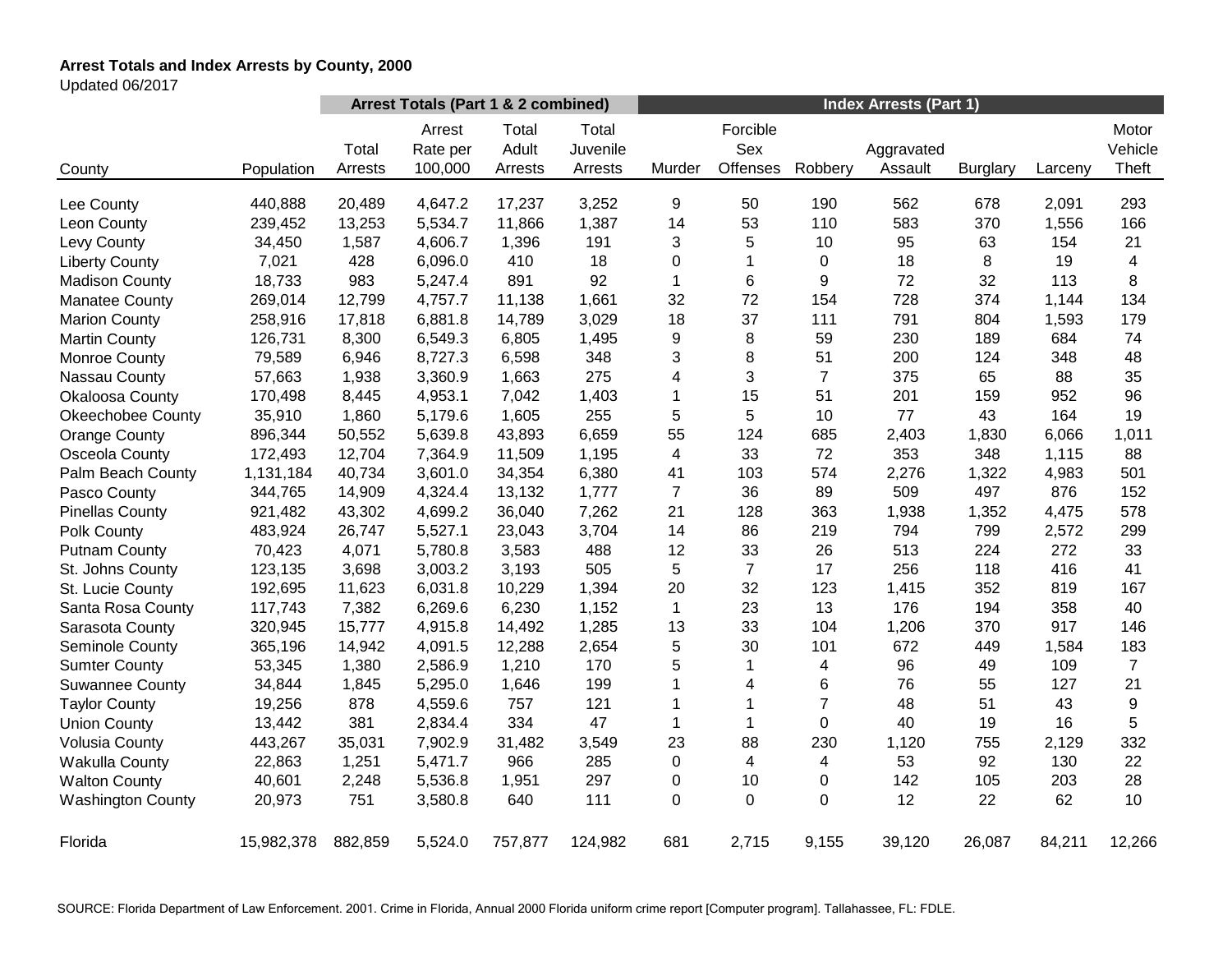Updated 06/2017

**Part 2 Arrests**

|                            |                              | Kidnap/        |                | Simple  | Drug     |                |                  |                | Counterfeit/   | Extortion/     |                |
|----------------------------|------------------------------|----------------|----------------|---------|----------|----------------|------------------|----------------|----------------|----------------|----------------|
| County                     | Manslaughter Abduction Arson |                |                | Assault | Arrest   | <b>Bribery</b> | Embezzlement     | Fraud          | Forgery        | Blackmail      | Intimidation   |
|                            |                              |                |                |         |          |                |                  |                |                |                |                |
| Alachua County             | 0                            | 5              | 13             | 1,431   | 2,012    | $\mathbf 0$    | 6                | 92             | 41             |                | 4              |
| <b>Baker County</b>        | 0                            | 0              | 12             | 99      | 114      | 0              | $\mathbf 0$      | 3              | 5              |                | 3              |
| <b>Bay County</b>          | $\overline{2}$               | 3              | 9              | 912     | 1,102    | 0              | 33               | 224            | 83             | 0              | 127            |
| <b>Bradford County</b>     | 0                            | 0              | 1              | 141     | 82       | 0              | $\mathbf 0$      | 1              | $\mathbf 0$    | 0              | $\overline{c}$ |
| <b>Brevard County</b>      | 3                            | 13             | 21             | 2,329   | 2,643    | 0              | 22               | 232            | 71             | $\overline{2}$ | 61             |
| <b>Broward County</b>      | 10                           | 46             | 40             | 5,110   | 14,231   | 4              | 120              | 917            | 210            | 28             | 373            |
| <b>Calhoun County</b>      | 0                            | 0              | 0              | 0       | 0        | 0              | 0                | $\pmb{0}$      | 0              | 0              | 0              |
| <b>Charlotte County</b>    | 0                            | 0              | 1              | 303     | 223      | 0              | 4                | 14             | 20             | 0              | 2              |
| <b>Citrus County</b>       | $\overline{2}$               |                | 6              | 534     | 330      | 0              | 0                | 59             | $\mathbf 1$    | 0              |                |
| <b>Clay County</b>         | 0                            | 0              | 0              | 842     | 739      | 0              | 0                | 532            | 68             | 0              |                |
| <b>Collier County</b>      | $\overline{2}$               | 15             | 5              | 1,252   | 1,291    | 0              | 27               | 300            | 41             | 0              | 40             |
| Columbia County            | $\mathbf 0$                  | $\Omega$       | $\overline{2}$ | 112     | 130      | 0              | 0                | 14             | 23             | 0              | 3              |
| Miami Dade County          | 10                           | 385            | 95             | 10,903  | 29,255   | 25             | 28               | 2,683          | 833            | 122            | 3,835          |
| De Soto County             | $\boldsymbol{0}$             | 0              | $\overline{2}$ | 159     | 301      | 0              | $\boldsymbol{0}$ | 11             | 5              | $\pmb{0}$      | 15             |
| <b>Dixie County</b>        | 0                            | 0              | 1              | 53      | 82       | 0              | $\Omega$         | 0              | 1              | 0              | $\overline{2}$ |
| <b>Duval County</b>        | 3                            | 37             | 33             | 4,807   | 7,999    | 0              | 3                | 959            | 458            | 6              | 156            |
| <b>Escambia County</b>     | $\overline{2}$               | 28             | 5              | 1,953   | 1,439    | 0              | 3                | 610            | 41             | 4              | 158            |
| <b>Flagler County</b>      | $\Omega$                     | $\overline{2}$ | 1              | 228     | 182      | 0              | 10               | 11             | 22             | 0              | 17             |
| <b>Franklin County</b>     | 0                            |                | 0              | 49      | 34       | 0              | 1                | 0              | 1              | 0              | $\Omega$       |
| Gadsden County             | 0                            |                | 1              | 220     | 240      | 0              | $\Omega$         | 7              | 6              | 0              | $\Omega$       |
| <b>Gilchrist County</b>    | 0                            |                | $\overline{2}$ | 15      | $\Omega$ | 0              | $\Omega$         | 0              | 3              | 0              | $\Omega$       |
| <b>Glades County</b>       | 0                            | 0              | 1              | 60      | 77       | 0              | $\Omega$         | 2              | $\overline{2}$ | 0              | 0              |
| <b>Gulf County</b>         | 0                            | 0              |                | 84      | 175      | 0              | $\Omega$         | 6              | 14             | 0              | 2              |
| <b>Hamilton County</b>     | 0                            | 0              | 0              | 96      | 94       | 0              | $\Omega$         | 3              | 5              | 0              | 0              |
| <b>Hardee County</b>       | 0                            | 0              | 1              | 212     | 220      | 0              | 0                | 0              | 5              | 0              | 0              |
| <b>Hendry County</b>       | 0                            | 0              | 1              | 263     | 205      | 0              | 0                | 5              | $\overline{2}$ | 0              | 8              |
| Hernando County            | 4                            | 2              | $\overline{c}$ | 495     | 589      | 0              | $\Omega$         | 76             | 28             | $\overline{2}$ | 46             |
| <b>Highlands County</b>    | 3                            | $\overline{2}$ | 3              | 549     | 429      | 0              | 0                | 10             | 11             | 0              | 25             |
| <b>Hillsborough County</b> | $\overline{2}$               | 22             | 39             | 9,260   | 10,056   | $\overline{c}$ | 498              | 1,551          | 610            | 20             | 361            |
| <b>Holmes County</b>       | 0                            | 0              | 1              | 132     | 164      | 0              | 0                | 11             | 10             | 0              | 0              |
| <b>Indian River County</b> | 0                            |                | 8              | 530     | 1,171    | 1              | $\overline{2}$   | 20             | 22             | 0              | 11             |
| Jackson County             | $\mathbf 0$                  | $\overline{2}$ |                | 138     | 60       | 0              | $\boldsymbol{0}$ | $\overline{c}$ | 1              | 0              | 6              |
| Jefferson County           | 0                            | 0              |                | 90      | 169      | 0              | 0                | 4              | 3              | 0              | 2              |
| Lafayette County           | 0                            | 0              | 0              | 0       | 0        | 0              | 0                | 0              | 0              | 0              | 0              |
| <b>Lake County</b>         |                              | 6              | 13             | 1,024   | 1,332    | 0              | 13               | 53             | 158            |                | 44             |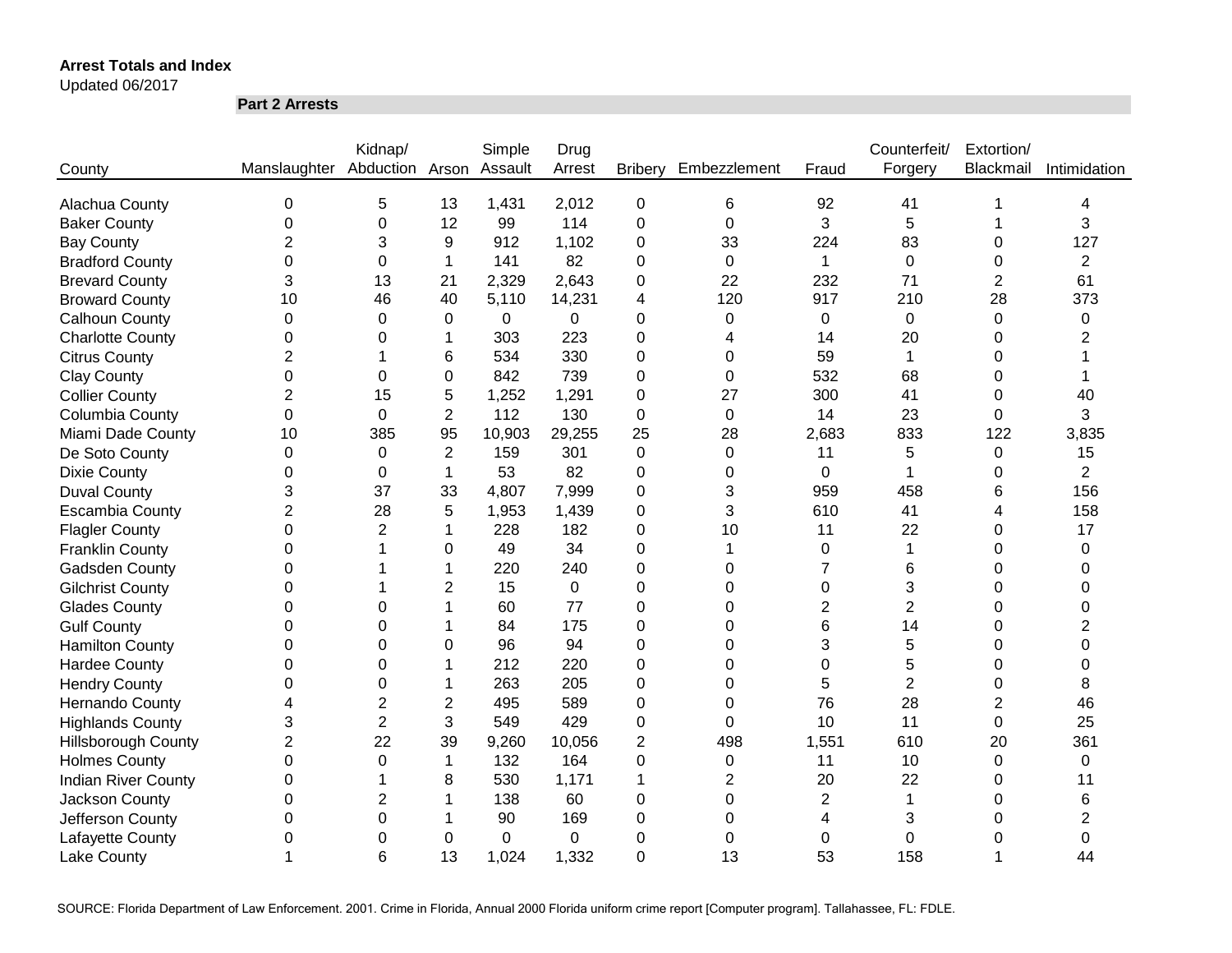#### Updated 06/2017

**Part 2 Arrests**

|                          |                | Kidnap/                 |                | Simple | Drug    |                  |                |                | Counterfeit/   | Extortion/     |              |
|--------------------------|----------------|-------------------------|----------------|--------|---------|------------------|----------------|----------------|----------------|----------------|--------------|
| County                   | Manslaughter   | Abduction Arson Assault |                |        | Arrest  | <b>Bribery</b>   | Embezzlement   | Fraud          | Forgery        | Blackmail      | Intimidation |
| Lee County               | 5              | 4                       | 16             | 1,840  | 2,308   | $\boldsymbol{0}$ | $\overline{2}$ | 142            | 80             | $\overline{2}$ | 26           |
| Leon County              | 0              | 43                      | 8              | 1,403  | 1,965   | 3                | 51             | 324            | 122            | 3              | 71           |
| Levy County              | 0              |                         | 1              | 218    | 190     | 0                | 0              | 6              | 8              | 0              | 8            |
| <b>Liberty County</b>    | 0              | 0                       | 1              | 42     | 24      | 0                | 1              | $\overline{2}$ | 3              | 0              | 0            |
| <b>Madison County</b>    | 0              | 0                       | 4              | 145    | 55      | 0                | 0              | 3              | 6              | 0              | 20           |
| <b>Manatee County</b>    | 5              | 13                      | 12             | 1,428  | 1,530   | 0                | $\overline{c}$ | 158            | 95             | 2              | 134          |
| <b>Marion County</b>     | 0              | 5                       | 10             | 1,584  | 1,844   | 2                | 0              | 85             | 46             | 0              | 8            |
| <b>Martin County</b>     | 0              |                         | 3              | 585    | 1,167   | 1                | 0              | 103            | 56             | 2              | 3            |
| Monroe County            | 4              |                         | 0              | 510    | 735     | 1                | 0              | 16             | 8              |                | 0            |
| Nassau County            | 0              | $\overline{2}$          | 4              | 28     | 314     | 0                | 0              | 25             | 26             | 0              | 21           |
| Okaloosa County          | 0              | 4                       | 4              | 1,069  | 941     | 0                | 0              | 80             | 76             | 0              | 6            |
| <b>Okeechobee County</b> | 0              | $\overline{2}$          | $\overline{2}$ | 288    | 214     | 0                | 0              | 17             | 10             | 1              | 32           |
| <b>Orange County</b>     | 4              | 101                     | 16             | 5,757  | 8,650   | 11               | $\overline{2}$ | 633            | 244            | 21             | 256          |
| Osceola County           | 1              | 25                      | $\overline{2}$ | 1,098  | 1,579   | $\boldsymbol{0}$ | $\mathbf 0$    | 104            | 49             | $\mathbf{1}$   | 14           |
| Palm Beach County        | 8              | 32                      | 16             | 4,651  | 7,666   | 30               | 101            | 525            | 206            | 17             | 218          |
| Pasco County             | $\overline{c}$ | 15                      | 11             | 2,056  | 1,004   | 1                | 1              | 205            | 51             | $\overline{7}$ | 35           |
| <b>Pinellas County</b>   | 5              | 23                      | 60             | 5,399  | 6,529   | 1                | 68             | 492            | 338            | 4              | 396          |
| Polk County              | 0              | 48                      | 5              | 3,915  | 4,036   | 1                | 3              | 193            | 230            | 6              | 134          |
| <b>Putnam County</b>     | 0              | 8                       | 7              | 130    | 431     | 0                | 0              | 46             | 23             | 2              | 8            |
| St. Johns County         | 0              | 11                      | 2              | 512    | 561     | 0                | 2              | 42             | 16             | 0              | 24           |
| St. Lucie County         | 1              | 12                      | 4              | 1,379  | 1,245   | 2                | -1             | 132            | 106            | 4              | 258          |
| Santa Rosa County        | 2              | 4                       | 7              | 714    | 687     | 0                | 0              | 26             | 14             | 0              | 39           |
| Sarasota County          | 3              | 11                      | $\overline{2}$ | 482    | 2,327   | 1                | 2              | 143            | 125            | 3              | 19           |
| Seminole County          |                | 16                      | $\overline{7}$ | 1,796  | 2,256   | 1                |                | 156            | 78             | 0              | 198          |
| <b>Sumter County</b>     | 0              | 0                       | 1              | 166    | 237     | 0                |                | 21             | 6              | 0              | 4            |
| <b>Suwannee County</b>   | 0              | 0                       | 0              | 290    | 175     | 0                | $\overline{2}$ | 5              | 0              | 0              |              |
| <b>Taylor County</b>     | 0              | $\overline{2}$          | 1              | 77     | 94      | 0                | 0              | 4              | 18             | 0              | 3            |
| <b>Union County</b>      | 0              | 0                       | 3              | 76     | 22      | 0                | 0              | 4              | $\overline{7}$ | 0              | 0            |
| <b>Volusia County</b>    | 0              | 29                      | 9              | 3,181  | 5,000   | 0                | 2              | 228            | 175            | 2              | 42           |
| Wakulla County           | 0              | 0                       | 0              | 153    | 119     | 0                | 0              | 6              | 29             | 0              | 0            |
| <b>Walton County</b>     | 0              | 0                       | 0              | 268    | 265     | 0                | $\overline{2}$ | 8              | 23             | 0              |              |
| <b>Washington County</b> | 0              | $\Omega$                | 1              | 82     | 67      | 0                | $\Omega$       | 6              | 9              | $\Omega$       | 0            |
| Florida                  | 85             | 986                     | 541            | 85,707 | 131,407 | 87               | 1,014          | 12,352         | 5,087          | 265            | 7,284        |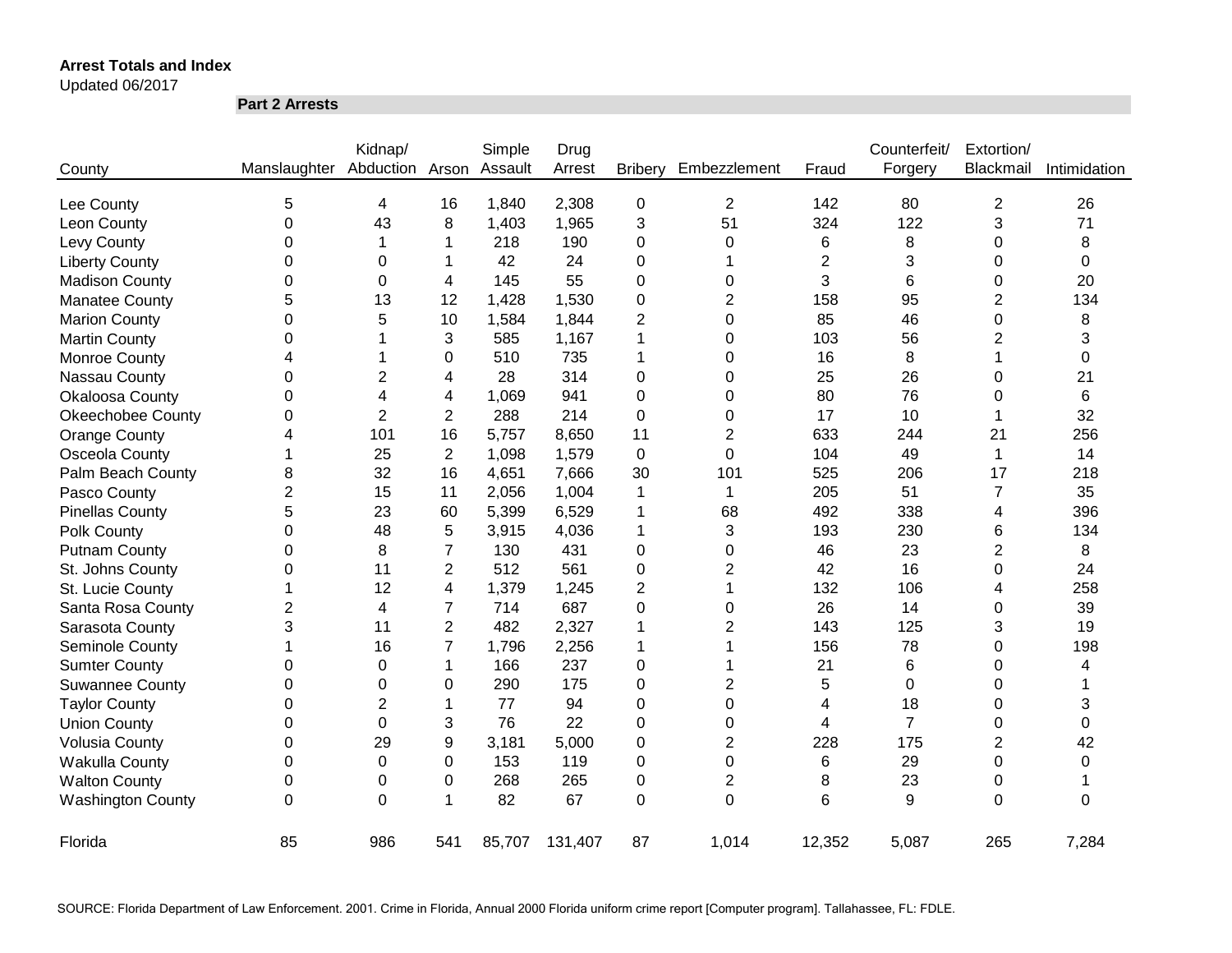Updated 06/2017

**Part 2 Arrests, continued**

|                            |                | Non-Forcible   | Stolen         |                | Destruction/   |          | Weapons        | Liquor Law     |        |
|----------------------------|----------------|----------------|----------------|----------------|----------------|----------|----------------|----------------|--------|
| County                     | Prostitution   | Sex Offenses   | Property       | <b>DUI</b>     | Vandalism      | Gambling | Violations     | Violations     | Misc.  |
| Alachua County             | 56             | 61             | 34             | 628            | 100            | 3        | 97             | 1,949          | 8,864  |
| <b>Baker County</b>        | 0              | $\overline{2}$ | $\overline{2}$ | 57             | 1              | 0        | 1              | 15             | 624    |
| <b>Bay County</b>          | 57             | 42             | 11             | 766            | 124            | 4        | 220            | 1,560          | 4,579  |
| <b>Bradford County</b>     | 0              | 6              | $\mathbf{1}$   | 62             | $\overline{2}$ | 0        | 3              | $\mathbf 0$    | 150    |
| <b>Brevard County</b>      | 32             | 106            | 66             | 2,315          | 105            | 0        | 114            | 765            | 10,946 |
| <b>Broward County</b>      | 464            | 318            | 1,203          | 5,104          | 359            | 58       | 403            | 3,578          | 29,952 |
| Calhoun County             | 0              | 0              | 0              | 22             | 0              | 0        | 0              | 0              | 169    |
| <b>Charlotte County</b>    | 0              | 9              | 2              | 291            | 20             | 0        | 8              | 15             | 2,191  |
| <b>Citrus County</b>       | 0              | 24             | 13             | 476            | $\overline{7}$ | 0        | 21             | 27             | 1,580  |
| <b>Clay County</b>         | 2              | 52             | 31             | 427            | 122            | 4        | 54             | 116            | 2,615  |
| <b>Collier County</b>      | 78             | 54             | 30             | 1,639          | 100            | 0        | 110            | 381            | 5,940  |
| Columbia County            | 0              | 1              | 0              | 82             | $\overline{7}$ | 0        | 0              | 26             | 416    |
| Miami Dade County          | 7,104          | 1,031          | 1,686          | 4,706          | 1,768          | 699      | 1,696          | 11,973         | 54,770 |
| De Soto County             | $\overline{2}$ | 6              | 0              | 50             | 23             | 0        | 0              | 17             | 395    |
| <b>Dixie County</b>        | 0              | 5              | 0              | 76             | 3              | 0        | 0              | $\overline{2}$ | 296    |
| <b>Duval County</b>        | 991            | 690            | 224            | 3,470          | 234            | 24       | 389            | 250            | 22,157 |
| <b>Escambia County</b>     | 63             | 101            | 55             | 768            | 188            | 24       | 119            | 527            | 7,721  |
| <b>Flagler County</b>      | 0              | 8              | 8              | 161            | 7              | 0        | 5              | 21             | 650    |
| <b>Franklin County</b>     | 0              | 5              | 1              | 29             | $\overline{0}$ | $\Omega$ | 0              | 37             | 499    |
| Gadsden County             | 3              | 8              | 10             | 111            | 12             | 0        | 9              | 27             | 524    |
| <b>Gilchrist County</b>    | $\Omega$       | 4              | $\mathbf 0$    | 10             | 11             | 0        | $\overline{2}$ | $\mathbf 0$    | 151    |
| <b>Glades County</b>       | 0              | 4              | 3              | 32             | $\mathbf 0$    | 0        | 6              | $\Omega$       | 446    |
| <b>Gulf County</b>         | $\overline{2}$ | 9              | $\mathbf{1}$   | 101            | 3              | $\Omega$ | $\overline{7}$ | 14             | 493    |
| <b>Hamilton County</b>     | 0              | $\overline{2}$ | 3              | 69             | 4              | 0        | 9              | 32             | 539    |
| <b>Hardee County</b>       | $\overline{2}$ | 5              | 5              | 127            | 0              | 0        | 12             | 10             | 1,154  |
| <b>Hendry County</b>       | 3              | $\overline{2}$ | 8              | 361            | 1              | 2        | 14             | 16             | 1,336  |
| <b>Hernando County</b>     | 0              | 32             | 24             | 267            | 57             | 0        | 20             | 35             | 1,477  |
| <b>Highlands County</b>    | 8              | 19             | $\mathbf 0$    | 218            | 8              | 0        | 27             | 66             | 2,871  |
| <b>Hillsborough County</b> | 1,072          | 686            | 86             | 4,505          | 704            | 16       | 661            | 2,362          | 9,568  |
| <b>Holmes County</b>       | 0              | 11             | 13             | 83             | 12             | 0        | 16             | 18             | 275    |
| <b>Indian River County</b> | 26             | 25             | 1              | 755            | 108            | 13       | 33             | 190            | 2,065  |
| Jackson County             | 0              | 0              | $\overline{2}$ | 39             | 15             | 0        | $\pmb{0}$      | 6              | 251    |
| Jefferson County           | 0              | 3              | 0              | 44             | 3              | 0        | 0              | $\mathbf 0$    | 263    |
| Lafayette County           | 0              | 0              | 0              | $\overline{7}$ | 0              | 0        | 0              | $\mathbf 0$    | 37     |
| Lake County                | 24             | 78             | 32             | 633            | 58             | 6        | 27             | 218            | 4,442  |